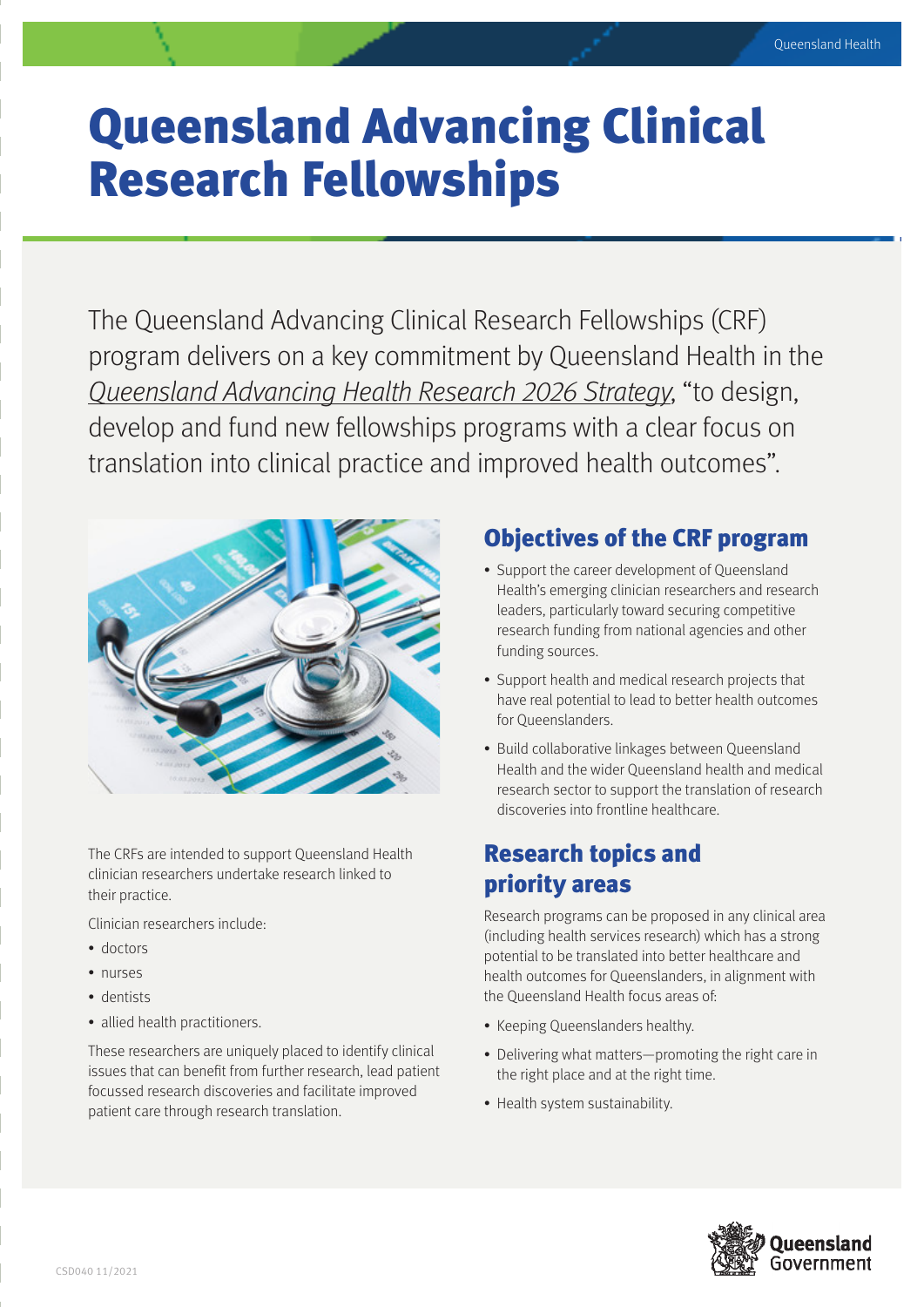## Fellowship recipients Round 3 recipients

| <b>Name</b>           | <b>Project title</b>                                                                                                                                                         | <b>Amount</b> | <b>Administering</b><br>organisation         | <b>Partner organisation</b>                                                                                                                              |
|-----------------------|------------------------------------------------------------------------------------------------------------------------------------------------------------------------------|---------------|----------------------------------------------|----------------------------------------------------------------------------------------------------------------------------------------------------------|
| Oystein Tronstad      | The ICU of the Future $-$ evaluating<br>implementation of a new ICU bedspace<br>environment and outcomes for organisations,<br>staff and patients                            | \$100,000     | The Prince Charles<br>Hospital<br>Foundation | Metro North HHS, The University of<br>Queensland, Lendlease Building<br>PTY Limited                                                                      |
| <b>Eamonn Eeles</b>   | The Development of an Electronic Bundle of<br>Care for Smarter Management of Delirium in<br>the Frontline Healthcare Setting                                                 | \$100,000     | The University<br>of Queensland              | Metro North HHS                                                                                                                                          |
| Usha Gurunathan       | Hip Fracture Cohort Study Linking Obesity to<br>Thromboembolism post-surgery (HipCLOTS)                                                                                      | \$100,000     | The University<br>of Queensland              | Metro North HHS                                                                                                                                          |
| Katherine Isoardi     | Effectiveness and Safety of Large Bolus of<br>Intramuscular Naloxone for Opioid Poisoning<br>in the Emergency Department: A Randomised<br><b>Controlled Trial</b>            | \$99,274      | The University<br>of Queensland              | Metro South HHS                                                                                                                                          |
| Tricia Kleidon        | Applying technology to explore the physiology<br>of peripheral intravenous catheter associated<br>harm                                                                       | \$100,000     | Children's Health<br>Oueensland HHS          | The University of Queensland                                                                                                                             |
| Alice Pender          | Improving pathways of care for detection and<br>management for Aboriginal and Torres Strait<br>Islander adults with hearing loss                                             | \$100,000     | The University<br>of Queensland              | Metro North HHS, Southern<br>Queensland Centre of Excellence<br>in Aboriginal and Torres Strait<br>Islander Primary Health Care                          |
| Matthew Wong          | Identifying preschool children with wheeze<br>at risk of developing asthma using temporal<br>oscillometry                                                                    | \$100,000     | The University<br>of Queensland              | Children's Health Queensland HHS                                                                                                                         |
| Nina Meloncelli       | Changing the gut microbiota in pregnancy: a<br>novel, co-designed dietary intervention to<br>prevent gestational diabetes in high risk<br>women                              | \$249,749     | The University<br>of Queensland              | Metro North HHS                                                                                                                                          |
| Emily Gordon          | The GOAL Trial: Vascular Surgery<br>Comprehensive Geriatric Assessment for<br>Older Elective Vascular Surgery Patients to<br>Increase Attainment of Patient-Identified Goals | \$249,683     | Metro South HHS                              | The University of Queensland                                                                                                                             |
| Vikas Goyal           | Improving the management of pulmonary<br>exacerbations for pediatric bronchiectasis                                                                                          | \$250,000     | Queensland<br>University of<br>Technology    | Children's Health Queensland HHS                                                                                                                         |
| <b>Emily Brooks</b>   | Comparison of two tapering regimens in the<br>management of glucocorticoid withdrawal                                                                                        | \$197,104     | Metro South HHS                              | The University of Queensland                                                                                                                             |
| <b>Andrew Mallett</b> | Genomic Approaches to Kidney Health<br>and Disease                                                                                                                           | \$350,000     | The University<br>of Queensland              | James Cook University, Townsville<br><b>HHS Australian Genomics Health</b><br>Alliance (administered by the<br>Murdoch Children's Research<br>Institute) |
| Isuru Ranasinghe      | Urinary sodium guided titration of diuretic<br>therapy for expedited care of acute heart<br>failure: A multicentre randomised<br>controlled trial                            | \$350,000     | The University<br>of Queensland              | Metro North HHS                                                                                                                                          |
| Yeoungjee Cho         | Improving outcomes in peritoneal dialysis<br>through patient-centred clinical trials                                                                                         | \$350,000     | Metro South HHS                              | The University of Queensland, The<br>University of Sydney                                                                                                |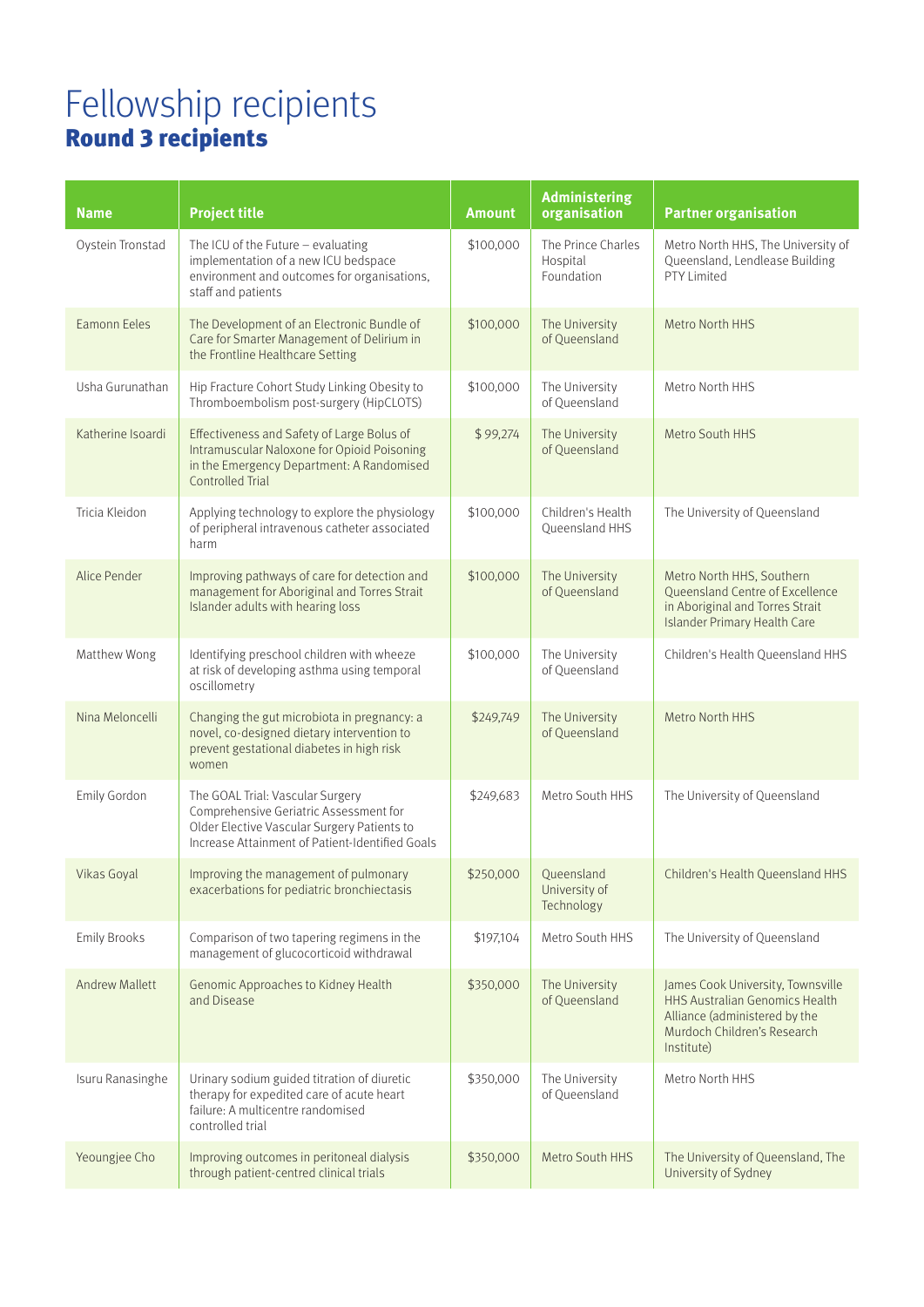### Round 2 recipients

| <b>Name</b>                   | <b>Project title</b>                                                                                                                                                                           | <b>Amount</b> | <b>Administering</b><br>organisation | <b>Partner organisation</b>                                                                                                                                                                               |
|-------------------------------|------------------------------------------------------------------------------------------------------------------------------------------------------------------------------------------------|---------------|--------------------------------------|-----------------------------------------------------------------------------------------------------------------------------------------------------------------------------------------------------------|
| Cara Joyce Cabilan            | Exploring the development,<br>implementation, and the effectiveness<br>of an occupational violence risk<br>assessment tool (ALERT checklist)<br>in emergency departments                       | \$149,976     | Metro South<br><b>HHS</b>            | The University of Queensland                                                                                                                                                                              |
| Dr Rohan Grimley              | The effects of financial incentives<br>to improve stroke unit access in<br>Queensland on outcomes and<br>hospital processes of care                                                            | \$150,000     | Sunshine Coast<br><b>HHS</b>         | Clinical Excellence Division (QH), Monash<br>University, University of the Sunshine Coast                                                                                                                 |
| Dr Melissa<br>Nataatmadja     | Predicting and facilitating success on<br>home dialysis, through understanding<br>of burden, quality of life and patient<br>outcomes                                                           | \$150,000     | Sunshine Coast<br><b>HHS</b>         | The University of Queensland, Centre for<br>Kidney Research (The Children's Hospital<br>at Westmead), Ann Arbor Research<br>Collaborative for Health (US)                                                 |
| Arvind Ponnapalli             | P1: Indigenous Parent Wellbeing:<br>Implications for Early Intervention<br>Parenting Programs in Indigenous<br>Communities<br>P2: Cherbourg Collaborative Positive<br><b>Parenting Project</b> | \$146,313     | <b>Darling Downs</b><br><b>HHS</b>   | The University of Queensland                                                                                                                                                                              |
| Dr Rochelle Ryan              | Peri-Operative Pharmacokinetics of<br>Surgical Antibiotic Prophylaxis                                                                                                                          | \$150,000     | Sunshine Coast<br><b>HHS</b>         | The University of Queensland                                                                                                                                                                              |
| Dr Peter Snelling             | Bedside Ultrasound Conducted in Kids<br>with distal upper Limb fractures in the<br>Emergency Department (BUCKLED)                                                                              | \$144,174     | <b>Gold Coast HHS</b>                | Griffith University                                                                                                                                                                                       |
| Dr Donna Franklin             | Improved Early Respiratory Support<br>of Infants and Children                                                                                                                                  | \$300,000     | The University<br>of Queensland      | Gold Coast HHS                                                                                                                                                                                            |
| Dr Angela Ratsch              | Indigenous women's maternal tobacco<br>and nicotine exposure: Patterns and<br>validation of exposure, genotype and<br>physiologic impacts, and barriers/<br>facilitators to cessation          | \$300,000     | Wide Bay HHS                         | Galangoor Duwalami Primary Healthcare<br>Service, The Poche Centre for Indigenous<br>Health (University of Sydney), NHMRC<br>Centre of Research Excellence in Stillbirth,<br>The University of Queensland |
| Dr Andrea Viecelli            | Improving patient-important outcomes<br>in haemodialysis through validation<br>and implementation in registries and<br>pragmatic clinical trials                                               | \$300,000     | Metro South<br><b>HHS</b>            | The University of Queensland, Centre for<br>Kidney Research (The Children's Hospital<br>at Westmead)                                                                                                      |
| Dr Colm Keane                 | Novel immune based approaches to<br>improve survival for patients with<br>Primary Central Nervous Lymphoma                                                                                     | \$393,000     | The University<br>of Queensland      | Mater Research Institute<br>The University of Queensland                                                                                                                                                  |
| Prof Dan Siskind              | Helping people with schizophrenia<br>living longer, healthier lives                                                                                                                            | \$400,000     | The University<br>of Queensland      | Metro South HHS                                                                                                                                                                                           |
| A/Prof Rachel<br>Thomson      | Acquisition, prevention and<br>management of pulmonary<br>nontuberculous mycobacterial<br>infections                                                                                           | \$391,697     | Metro North<br><b>HHS</b>            | Gallipoli Medical Research Institute                                                                                                                                                                      |
| Prof Kiarash<br>Khosrotehrani | Reducing the burden of skin<br>cancers through advanced<br>chemo immuno-prophylaxis                                                                                                            | \$500,000     | The University<br>of Queensland      | Metro North HHS, Metro South HHS                                                                                                                                                                          |
| Prof Jason Roberts            | Optimising antibiotic dosing for<br>critically ill patients                                                                                                                                    | \$499,950     | The University<br>of Queensland      | Metro North HHS                                                                                                                                                                                           |